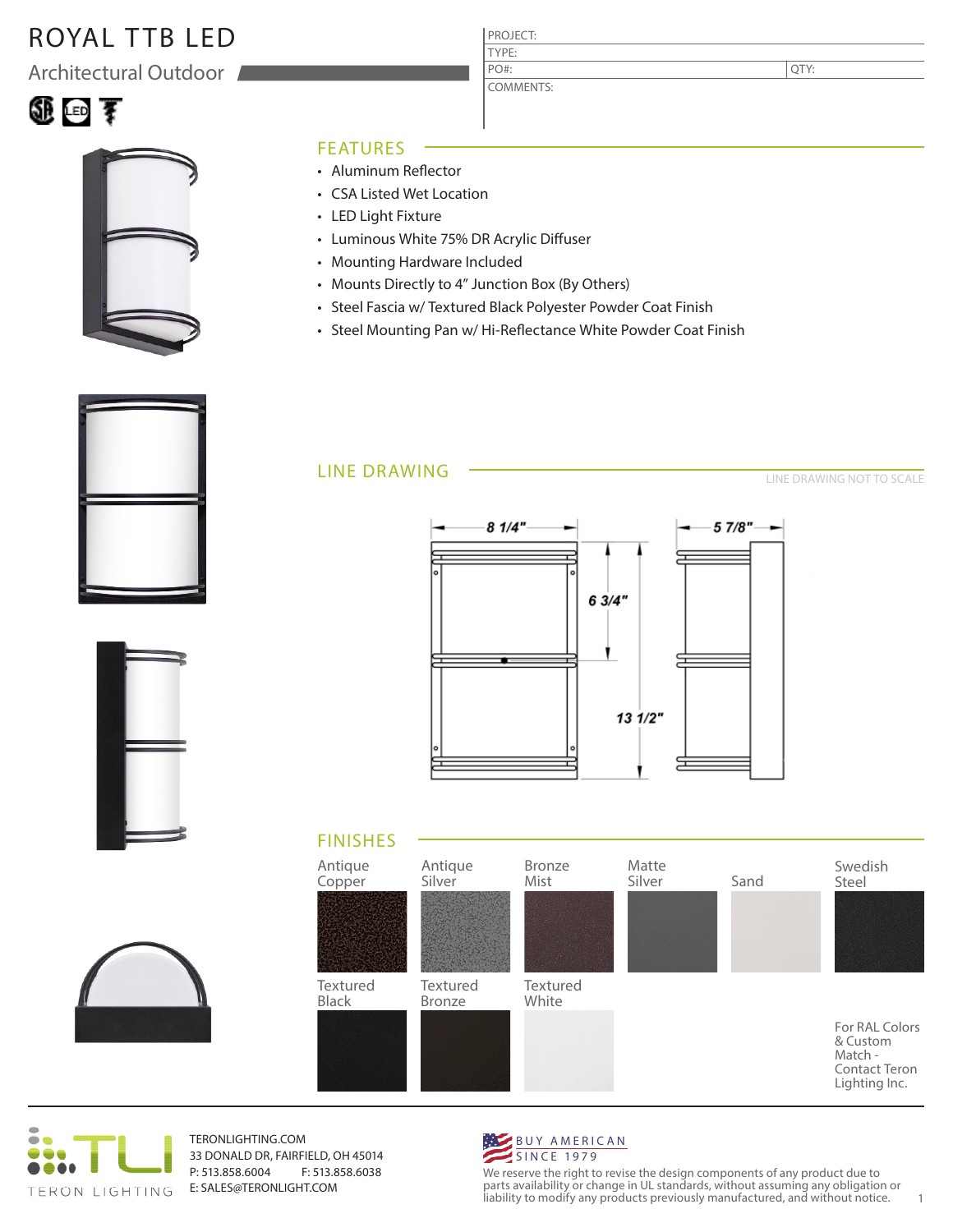## ROYAL TTB LED

Architectural Outdoor

# 450 150 享

#### PROJECT: TYPE: COMMENTS: PO#:  $\vert$  QTY:

| Fixture Core                                                                                                                                                                                                                         |                |                                |                       |  |  |
|--------------------------------------------------------------------------------------------------------------------------------------------------------------------------------------------------------------------------------------|----------------|--------------------------------|-----------------------|--|--|
| <b>PRODUCT CODE</b>                                                                                                                                                                                                                  | SOURCE/WATTAGE | <b>VOLTAGE</b>                 | <b>DIMMING DRIVER</b> |  |  |
| L15.0-TE600 - 15.0W @ 600mA ELV<br>RL - Royal<br>Dimming Driver<br>L18.0-TE700 - 18.0W @ 700mA ELV<br><b>Dimming Driver</b><br>L18.0-ZE700 - 18.0W @ 700mA<br>Line Voltage 4-Wire Dimming Driver<br>(Dimmable 0 - 10V)<br>ORDER INFO |                | 120V<br>277V<br>$(50 / 60$ Hz) | Not Applicable        |  |  |
|                                                                                                                                                                                                                                      |                |                                |                       |  |  |
| RL                                                                                                                                                                                                                                   | L15.0-TE600    | 120V                           | Not Applicable        |  |  |

Example ^ (may not represent a manufacturable product)

#### TRIM  $\begin{array}{|c|c|c|c|c|c|}\hline \text{FINISH} & \text{COLOR TEMP} & \text{OPTIONS} \ \hline \end{array}$ ORDER INFO Aesthetics & Options Example ^ (may not represent a manufacturable product) 30K - 3000K Color Temp 35K - 3500K Color Temp 40K - 4000K Color Temp F - Fused TP - Tamper Resistant Screws SPD – Surge Protection Device AC - Antique Copper BZ - Textured AS - Antique Silver BT - Bronze Mist SM - Matte Silver SN - Sand SW - Swedish Steel TB - Textured Black (Standard) AC 30K F RL 2.15.0 L18.0 • 30K - 3000K Color Temp • 2048 LED Source Lumens • 136.5 LED Source Lumans Per Watt • 30K - 3000K Color Temp • 2390 LED Source Lumens • 132.8 LED Source Lumans Per Watt Bronze TW - Textured White TTB

| REPLACEMENT PART             | <b>PART NO</b> | <b>NOTES</b>                                                                        |
|------------------------------|----------------|-------------------------------------------------------------------------------------|
| White 75% DR Acrylic<br>Lens | 3051060        | Don't see the configuration you are looking for?<br>Call us today at (513) 858-6004 |



TERONLIGHTING.COM 33 DONALD DR, FAIRFIELD, OH 45014 P: 513.858.6004 F: 513.858.6038 E: SALES@TERONLIGHT.COM



We reserve the right to revise the design components of any product due to parts availability or change in UL standards, without assuming any obligation or liability to modify any products previously manufactured, and without notice. 2